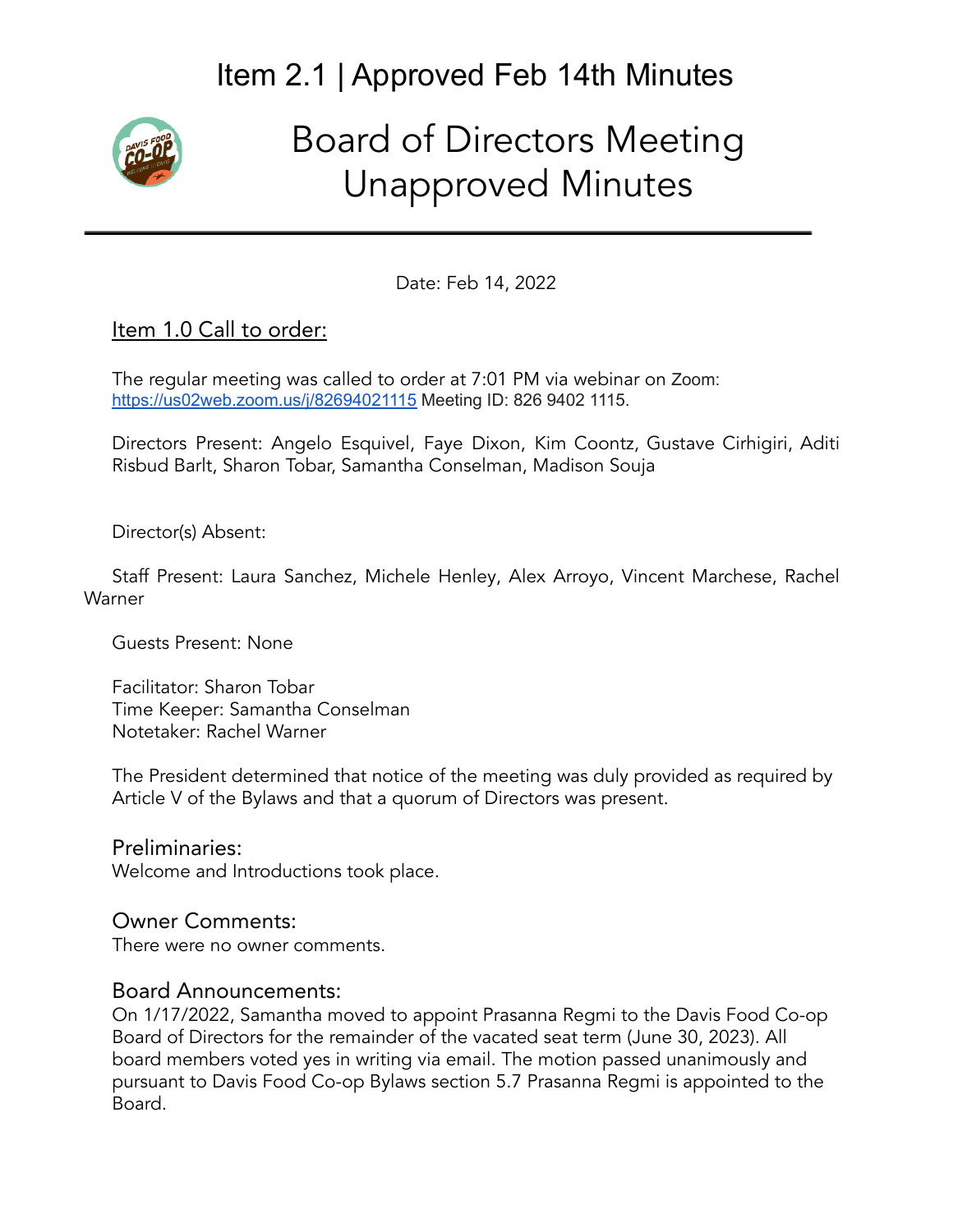### Agenda Review:

Sam moved to adopt the agenda. Faye seconded the motion. All were in favor and the motion passed unanimously.

#### Item 2.0 - Consent Calendar

Sam reviewed the consent calendar with the Board. Sam moved to accept the consent calendar. Faye seconded the motion. All were in favor and the motion passed unanimously.

#### Item 3.0 President's Update

Sharon discussed the scheduled retreat with the Board, suggesting a half day retreat to review the evolving facility updates. The Board agreed to move forward with scheduling a retreat April 16 and holding a board meeting in March.

### (Madison joins, 7:20)

#### Item 3.1 Operations Update

Laura presented the Operations Update. Information regarding overall store wins and worries for the month of January were shared. Marketing Manager, Vincent Marchese presented a Focus Group Proposal. The board shared feedback on potential questions and how to make the questions more topic focused. After some discussion it was determined that there was not vote needed on the Focus Group Proposal and it was an operations decision on how to carry the Focus Group.

(Prasanna joins, 7:45pm)

Item 3.2 - Ends Report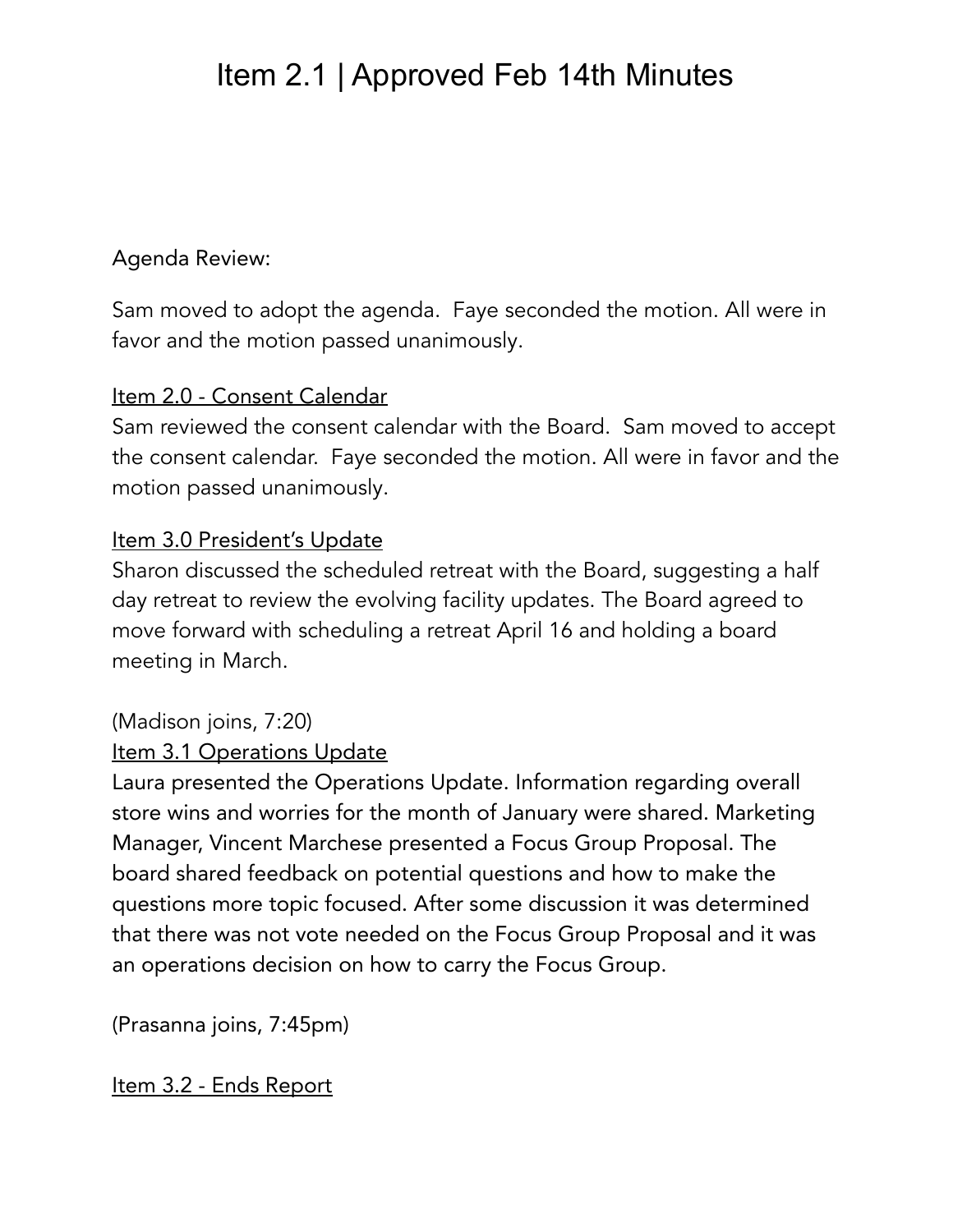The Ends Report on Access to Healthful, Local and High-Quality Foods was presented by Laura Sanchez. There was discussion on the data presented.

Samantha moved to accept the Ends Report as presented. Kim seconded the motion. All were in favor

Item 4.1 - Board Education: Fiduciary Duty Item was tabled to the next meeting due to time restraints

#### Item 4.2 - Escheatment

Laura gave a brief overview of the Escheatment Process. The accounts to be Escheated were presented to the Board for review. There were 1,332 accounts totaling \$101,038 of abandoned equity to be Escheated. There were questions regarding how the dates were determined. The store answered the question.

Samantha moved to approve to commence the process to Escheat the list of 1,332 accounts totaling \$101,038 in equity. The names will be prepared and posted by March 17th and owners will be given 75 days to claim their accounts before the store will come back to the Board in the May Board Meeting.

Sharon second the motion. All were in favor.

#### Item 4.3 - Bylaw Ammendment

Kim presented Bylaw changes to be put into the ballot for the next election. Kim shared that the current Bylaws allow for Preferred Shares to finance Davis Food Co-op improvements, but the Finance Committee is partnering with Therese Tuttle on confirming that the Bylaws would have a preferred stock dividend come out of nonmember/non patronage current or accumulated earnings thus not affecting potential patronage at the end of each fiscal year. Laura is in contact with Therese Tuttle and is waiting to confirm that our current Bylaws meet the needs of what the Finance Committee is trying to accomplish. At the request of the Board, Laura will